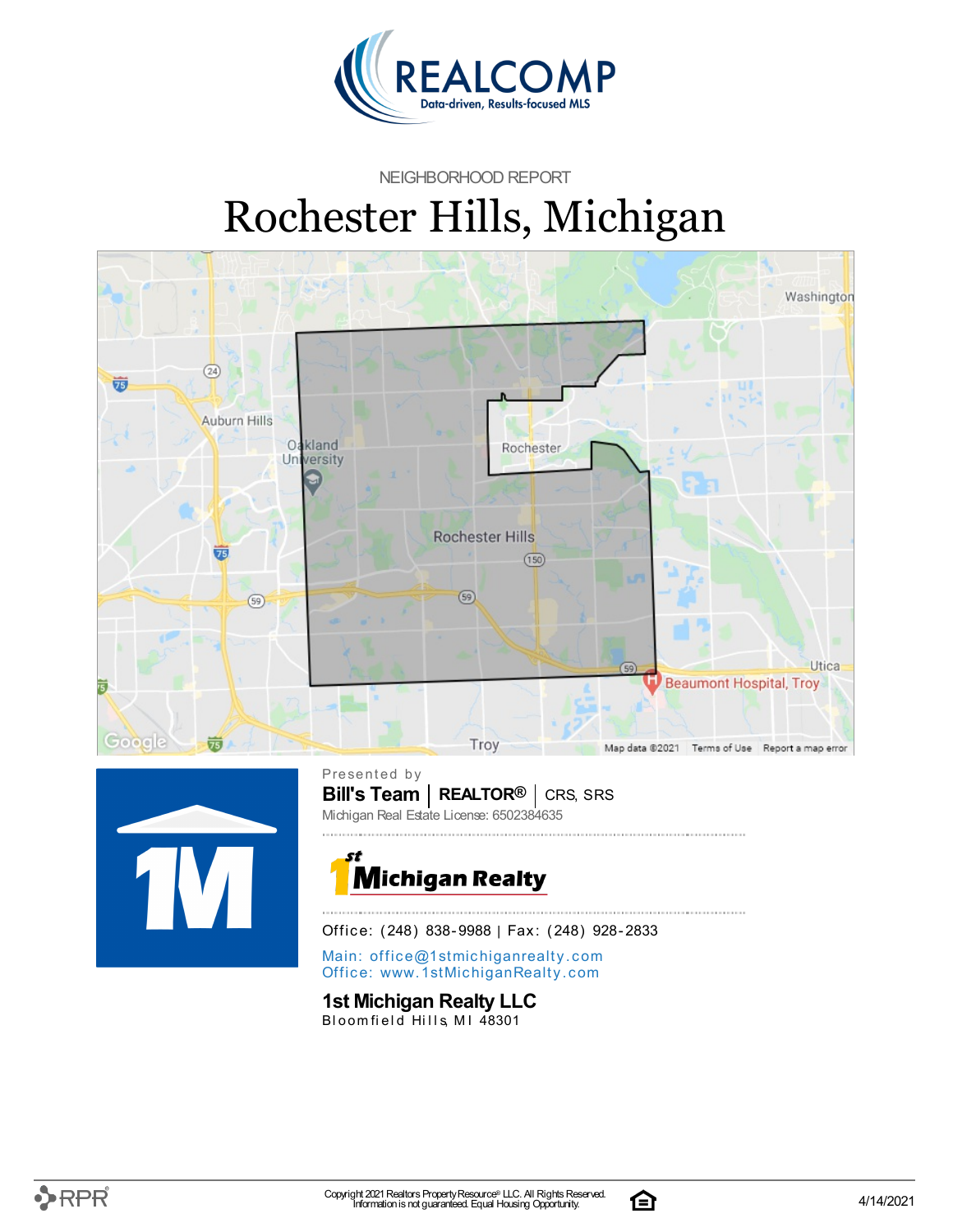

# Neighborhood: Housing Stats and Charts

|                                                         | <b>Rochester Hills</b> | <b>Oakland County</b> | <b>Michigan</b> | <b>USA</b> |
|---------------------------------------------------------|------------------------|-----------------------|-----------------|------------|
| Median Estimated Home Value                             | \$355K                 | \$294K                | \$220K          | \$260K     |
| <b>Estimated Home Value 12-Month Change</b>             | $+4.5%$                | $+7.4\%$              | +8.9%           | $+6.3%$    |
| <b>Median List Price</b>                                | \$360K                 | \$320K                | \$210K          | \$118K     |
| <b>List Price 1-Month Change</b>                        |                        |                       | $0\%$           | $-5.4\%$   |
| List Price 12-Month Change                              | $0\%$                  | +1.6%                 | $+10.6\%$       | $+7.6%$    |
| <b>Median Home Age</b>                                  | 40                     | 50                    | 41              | 41         |
| Own                                                     | 76%                    | 71%                   | 71%             | 64%        |
| Rent                                                    | 24%                    | 29%                   | <b>29%</b>      | 36%        |
| \$ Value of All Buildings for which Permits Were Issued |                        | \$699M                | \$4.58B         | \$281B     |
| % Change in Permits for All Buildings                   |                        | $-19%$                | $-6%$           | $+1%$      |
| % Change in \$ Value for All Buildings                  |                        | $-7%$                 | $0\%$           | +3%        |

#### Median Sales Price vs. Sales Volume

Thischart comparesthe price trend and salesvolume for homesin an area. Home pricestypically followsales volume, with a time lag, since sales activity isthe driver behind price movements.

Data Source: Public recordsand listings data

Update Frequency: Monthly

Median Sales Price Public Records Median Sales Price Listings Sales Volume

Public Records

Sales Volume Listings



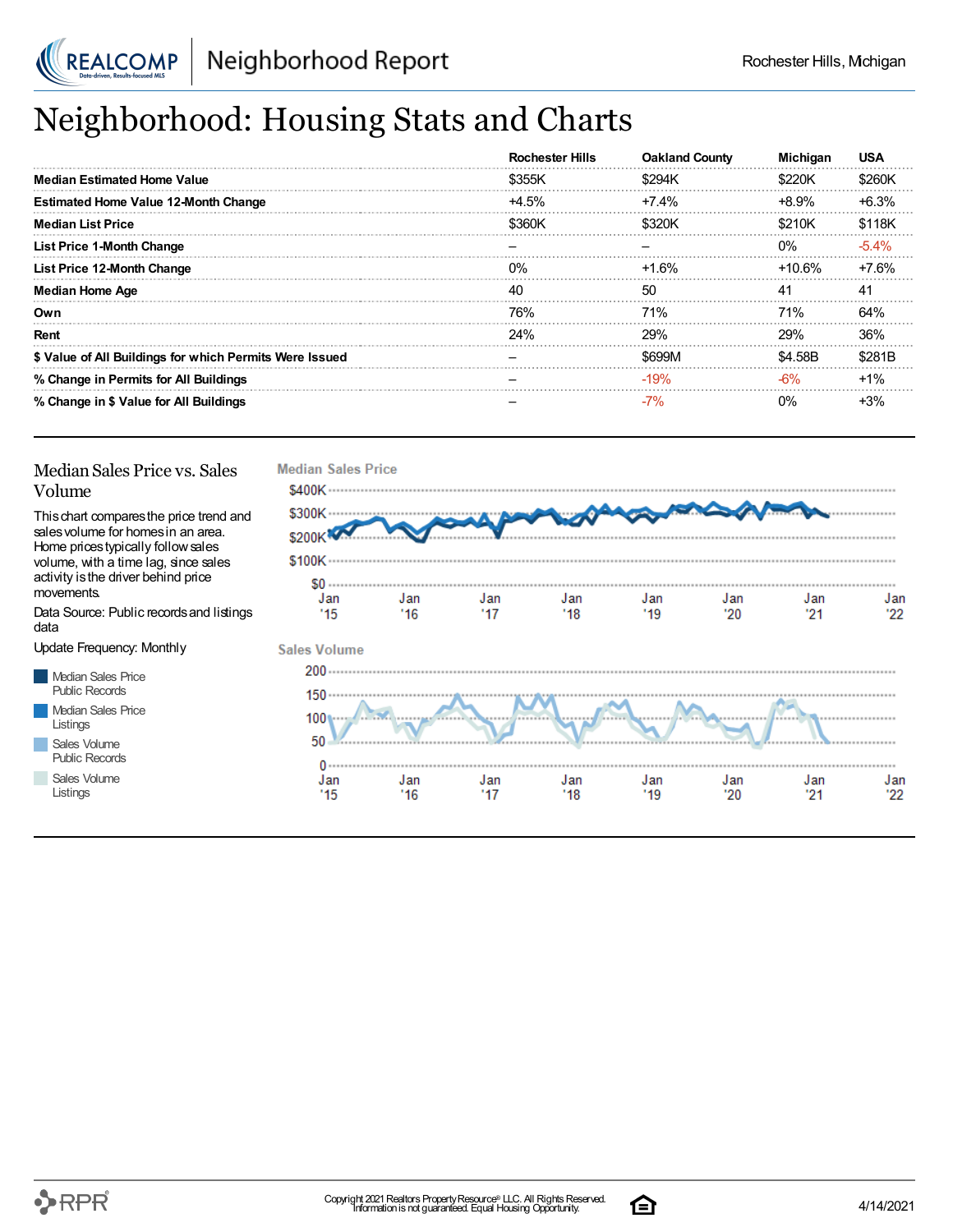

#### Median Listing Price vs. Listing Volume

Thischart comparesthe listing price and listing volume for homesin an area. Listing prices often follow listing volume, with a time lag, because supply can drive price movements.

Data Source: On- and off-market listings sources

Update Frequency: Monthly

**Median List Price** Listing Volume



#### Price Range of Homes Sold

Thischart showsthe distribution of homes reported sold in the past six monthswithin different price rangesin the area of your search. The amount shown for the subject property issold data where available, or the property's estimated value when salesdata are unavailable (such asa non-disclosure state) or provided in range format.

Data Source: Public records data Update Frequency: Monthly

Sales Count By Price Range

#### Price per Square Foot of Homes Sold

Thischart showsthe distribution of homes reported sold in the past six monthsat different pricesper square foot (living area sourced from public records).

Data Source: Public records data

Update Frequency: Monthly

Sales Count By Price Per Sq Ft





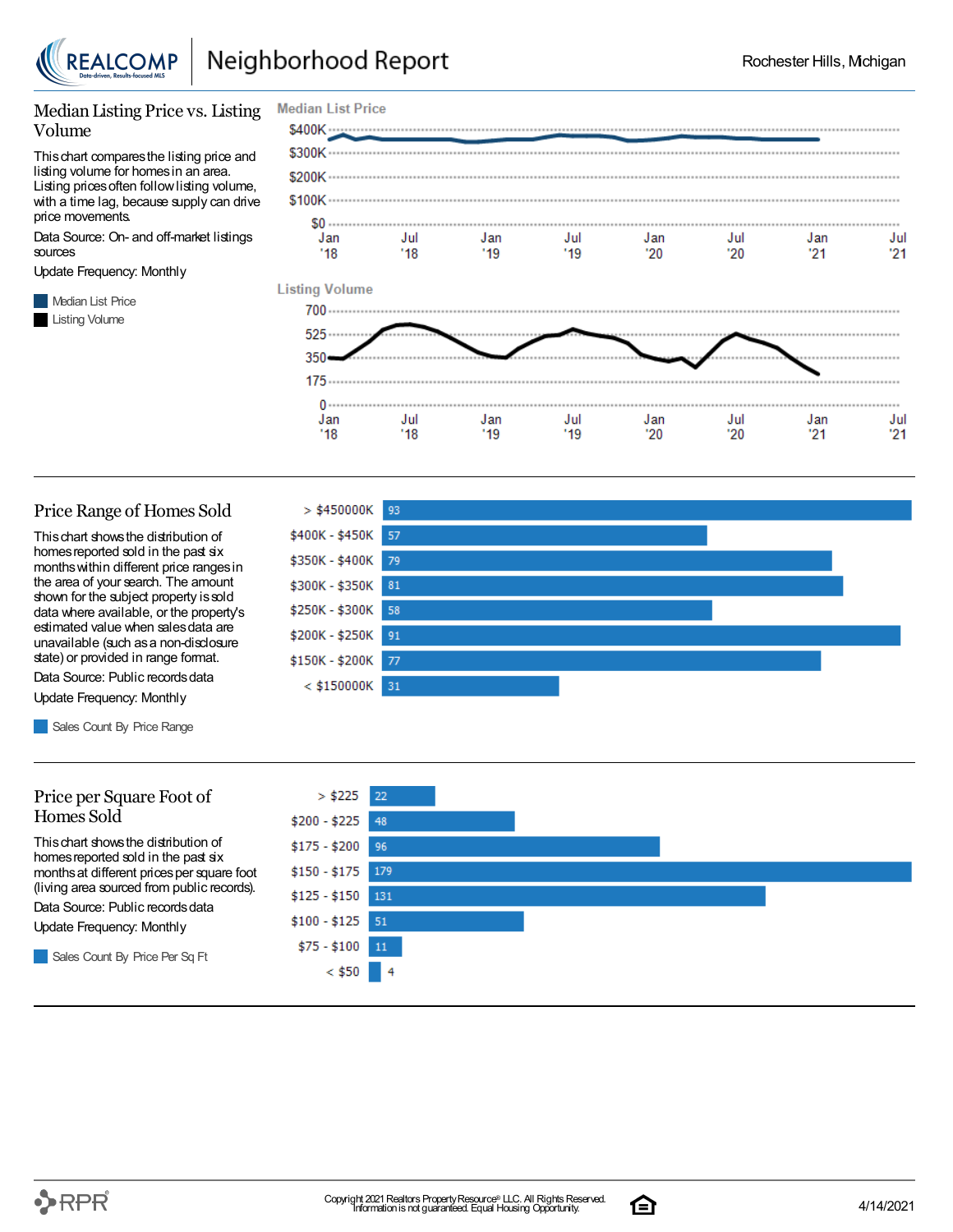

## Neighborhood Report



### Age Range of Homes Sold

Thischart showsthe distribution of homes reported sold in the past six monthsof different age rangesin the area of your search.

Data Source: Public records data Update Frequency: Monthly

Sales Count by Age of House



### Number of Bedroomsin Homes Sold

Thischart showsthe distribution of homes reported sold in the past six months, according to the number of bedrooms, in the area of your search.

Data Source: Public records data

Update Frequency: Monthly

**Sales Count by Bedroom** 



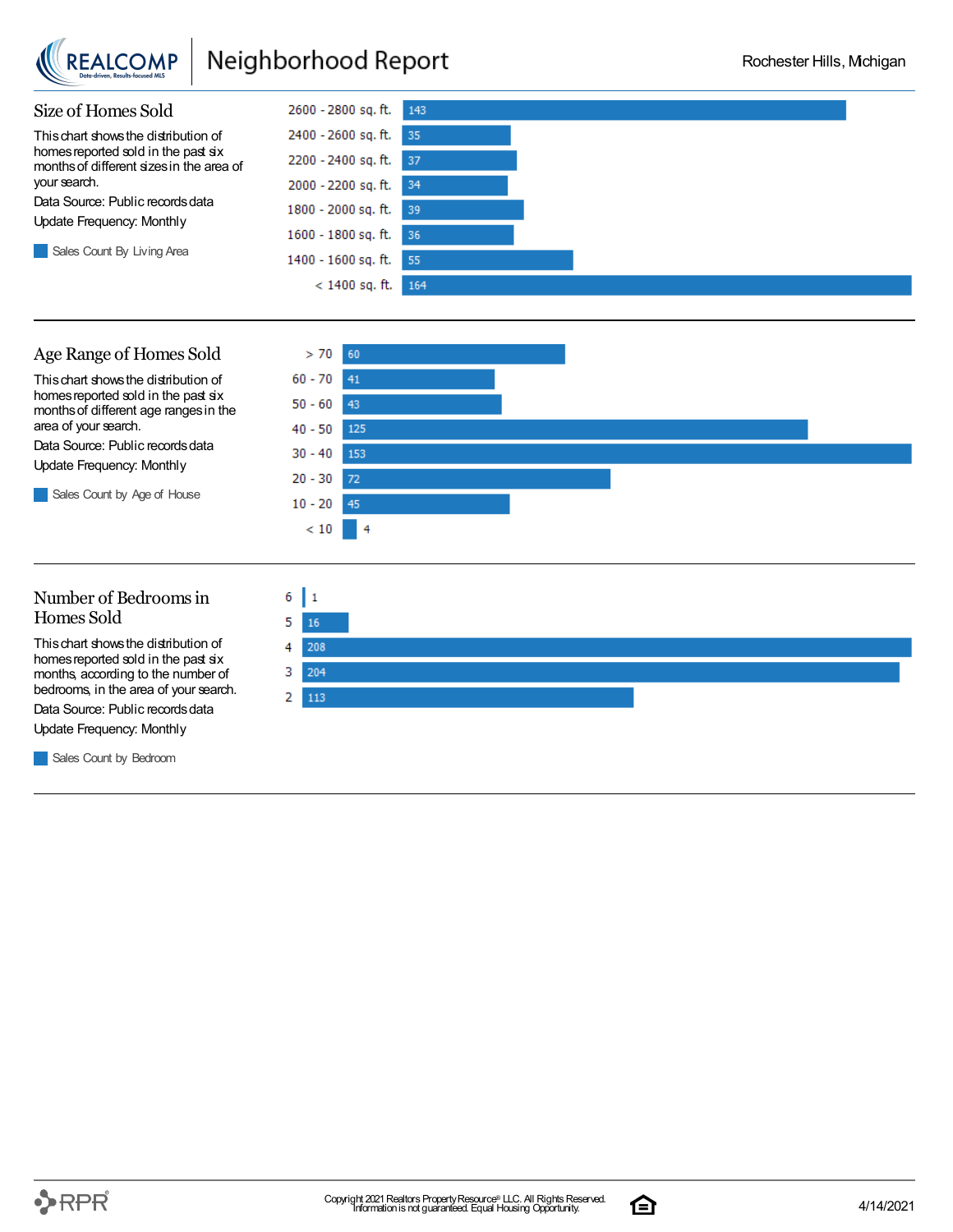

# Neighborhood: People Stats and Charts

|                                     | chester Hills | Count |        | 'JSA  |
|-------------------------------------|---------------|-------|--------|-------|
|                                     | 74k           | 25M   | 3.96M  |       |
| <b>Population Density per Sq Mi</b> | ' 26K         | .44K  | 176    |       |
| <b>Population Change since 2010</b> | $+4.2%$       |       | $-22%$ | +7.7% |
| <b>Median Age</b>                   |               |       | 40     | 38    |
| Male / Female Ratio                 | 49%           |       |        | 100/  |

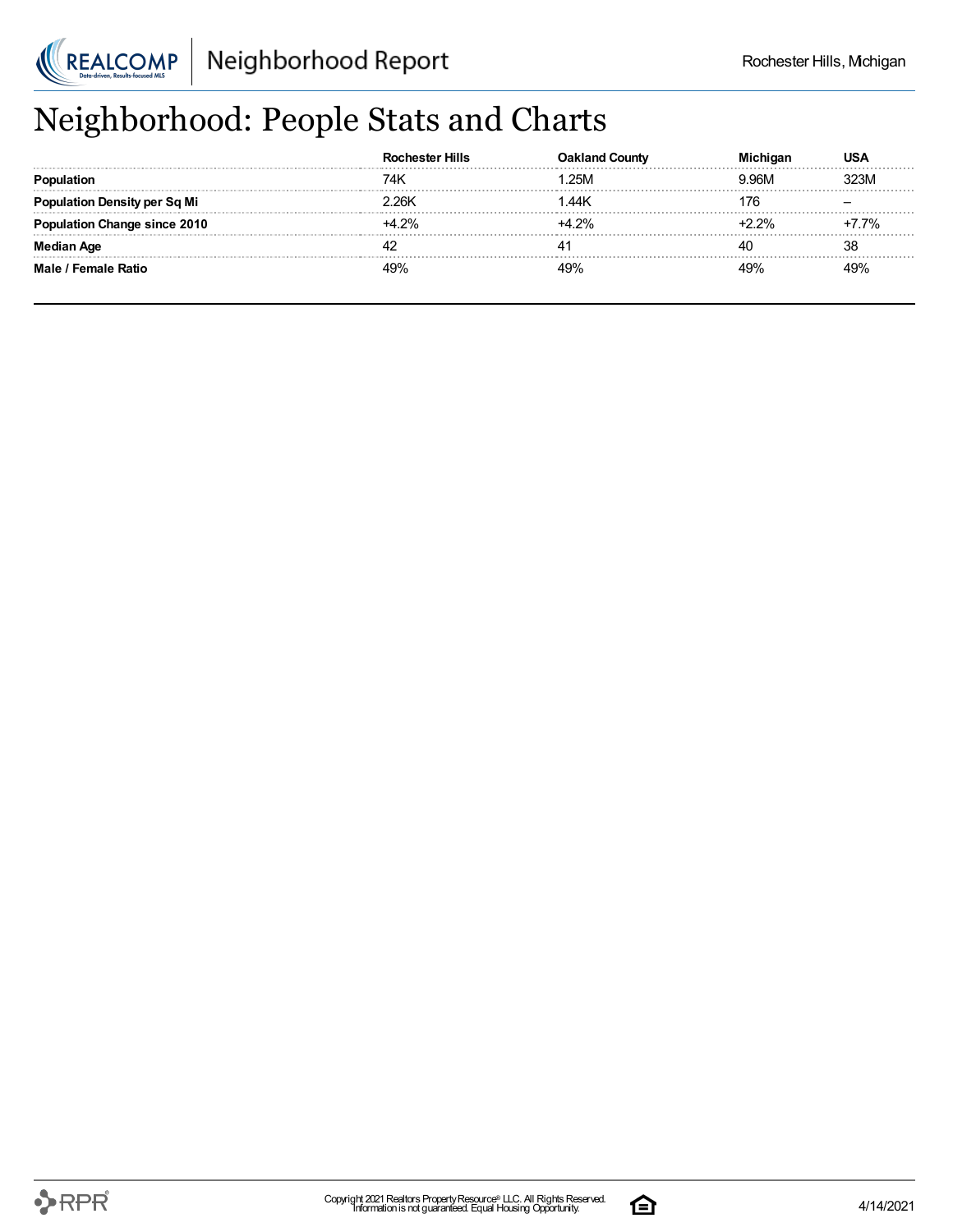



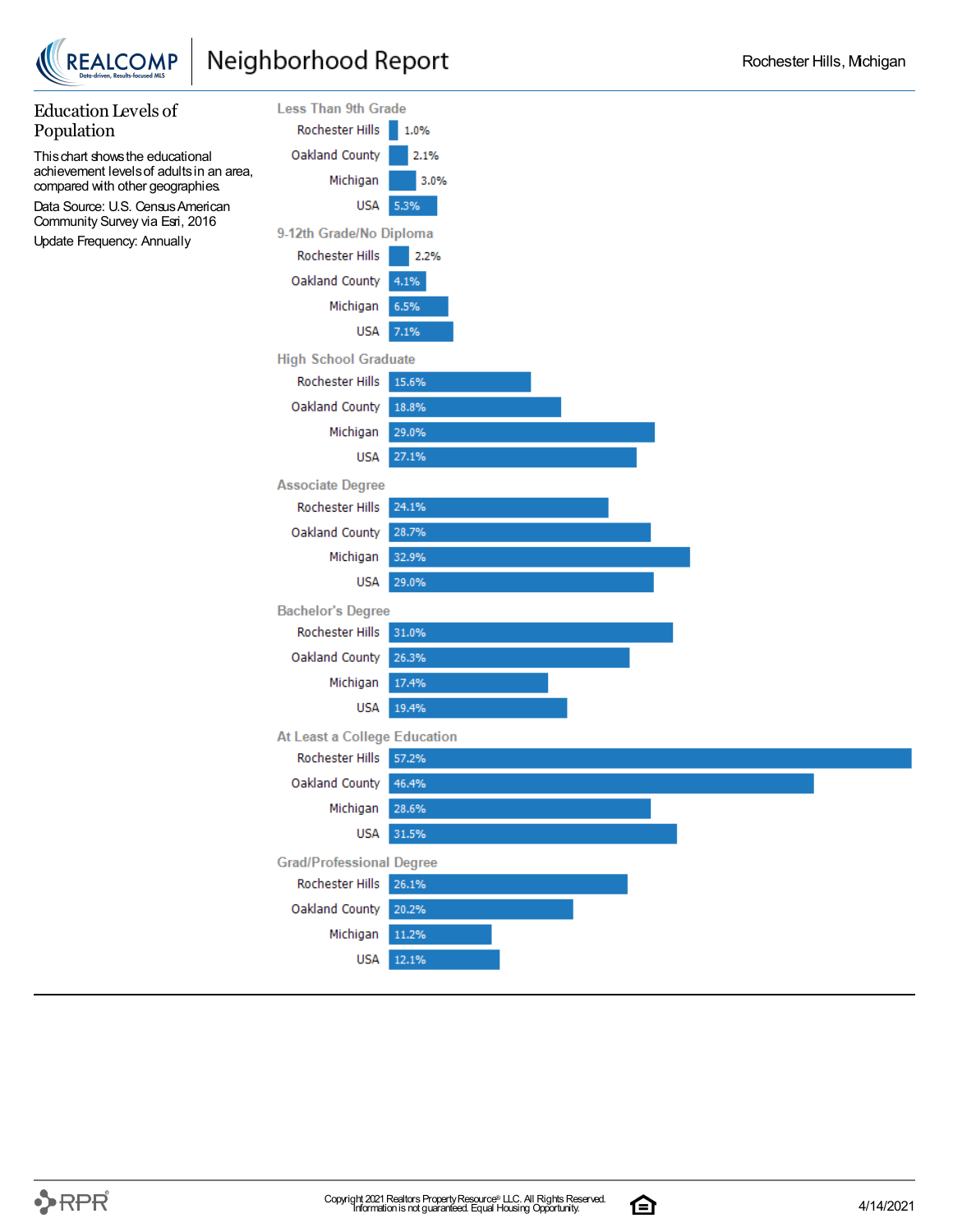

## Neighborhood Report



Thischart showshowresidentsof a county voted in the 2012 presidential election.

Data Source: USElectionAtlas.org Update Frequency: Quadrennially

 $\rightarrow$ RPR $^{\circ}$ 

Copyright 2021 Realtors Property Resource® LLC. All Rights Reserved.<br>
Information is not guaranteed. Equal Housing Opportunity. **1988 Contract Contract Contract Contract Contract Cont** 

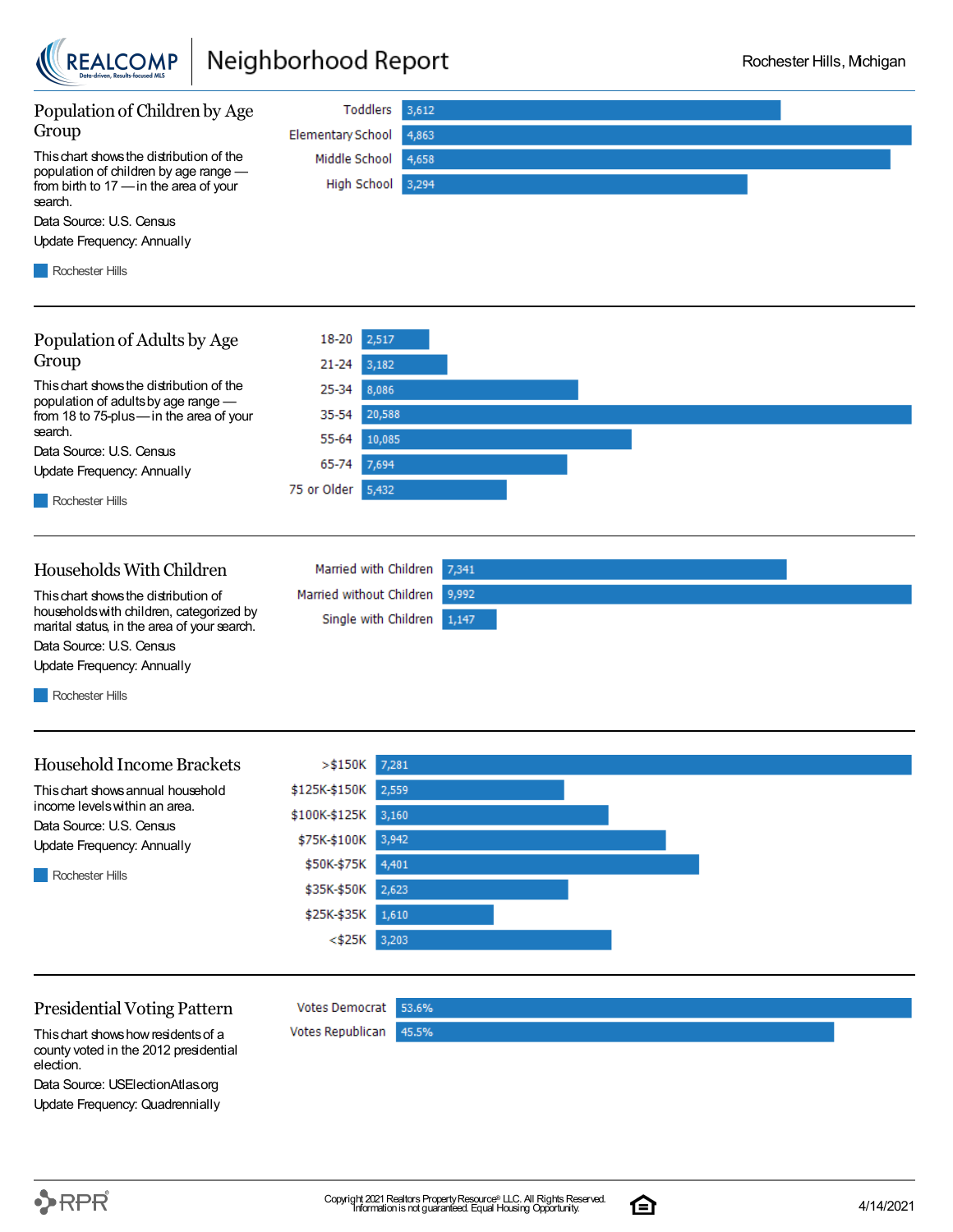

## Neighborhood: Economic Stats and Charts

|                         | :hester Hills<br><b>ROC</b> | שα⊔o        | Michigan | USA      |
|-------------------------|-----------------------------|-------------|----------|----------|
| Income Per Capita       | \$46.174                    | 760         | 336      | \$32 R21 |
| Median Household Income | \$90.961                    | \$76.387    |          | \$60.293 |
| ovment Rate             | 3.3%                        | $4.1\%$     | 6.1%     | $6.3\%$  |
| . Number                | 27K                         | 25 7K       | 28.9K    | 10.1M    |
| . Number                | 36.6K                       | 608K        |          | 150M     |
| <b>Force Number</b>     | 37 9K                       | <b>S34k</b> | 71M      | 160M     |

### Median Sales Price vs. Unemployment

Thischart showsthe relationship between employment and home prices in a metro area. Employment isa good measure of the strength of the local economy. Generally speaking, the better the job market, the more likely home prices are rising.

Data Source: Moody'sAnalytics: economy.com

Update Frequency: Monthly

**Median Sales Price** Unemployment



### Unemployment Rate

Thischart showsthe unemployment trend in the area of your search. The unemployment rate is an important driver behind the housing market.

Data Source: Bureau of Labor Statistics Update Frequency: Monthly





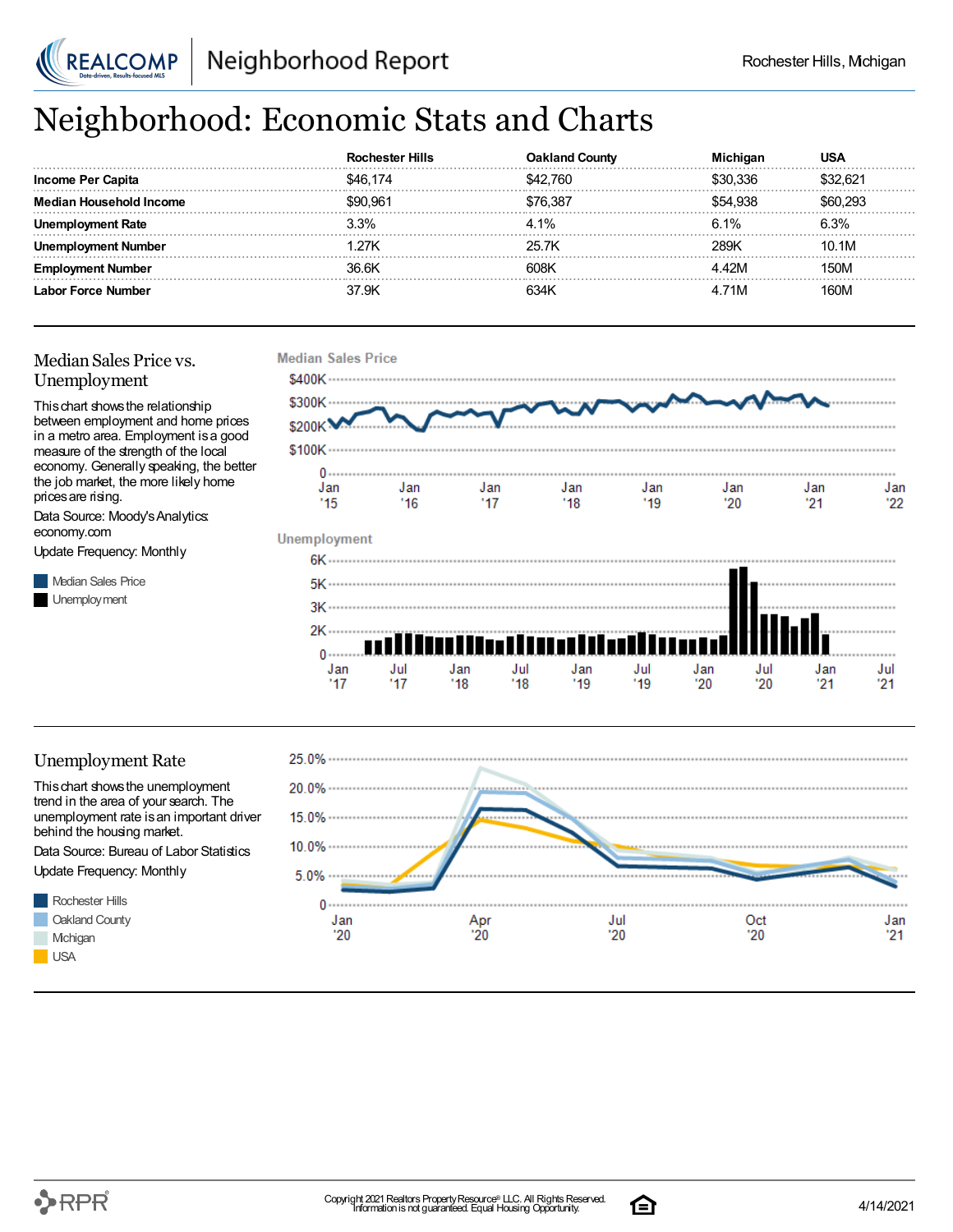## Neighborhood Report

REALCOMP



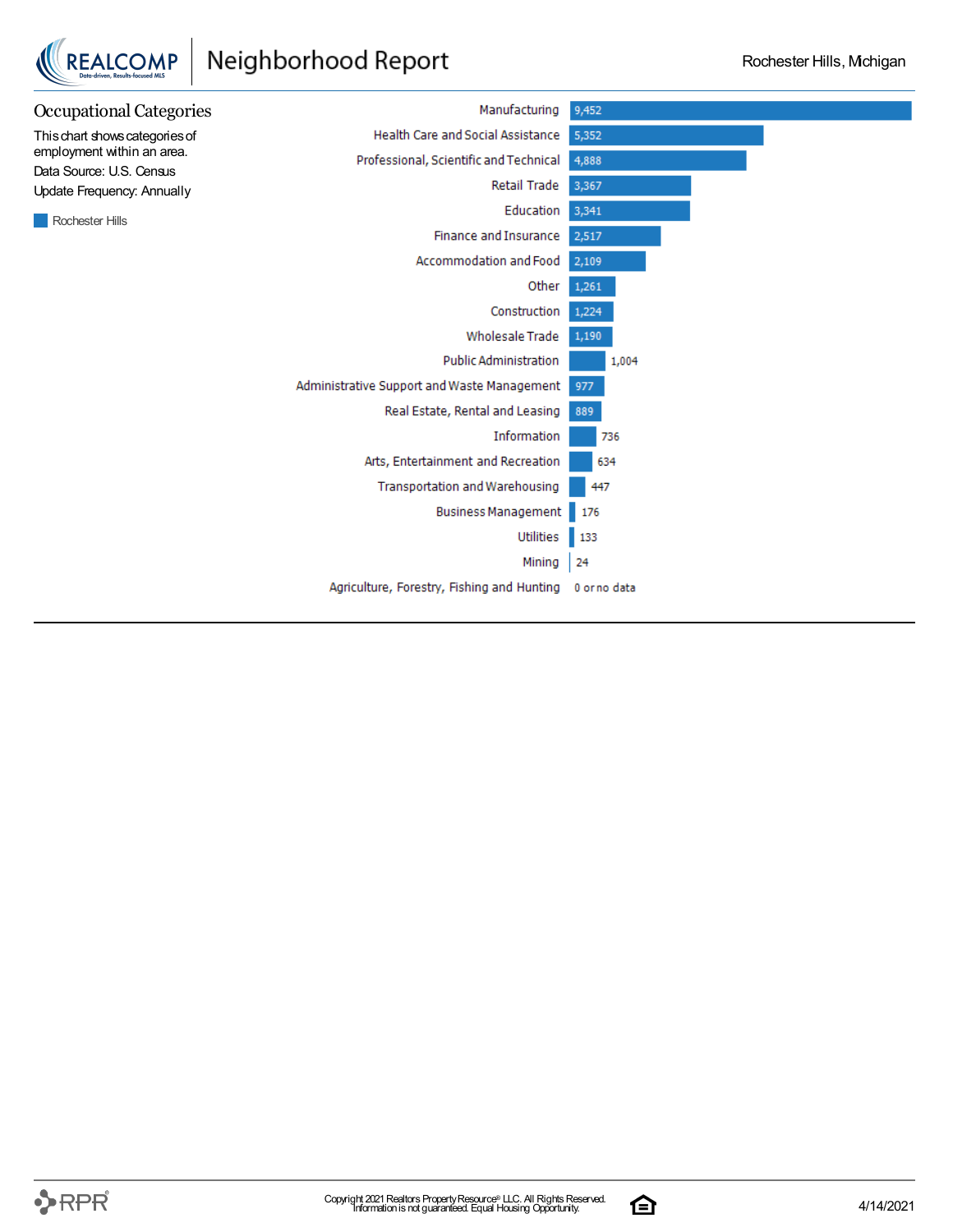

## Neighborhood: Quality of Life Stats and Charts

Quality of Life in–

|                                                         | Hills<br>Rochester | <b>Oakland County</b> |       |    |
|---------------------------------------------------------|--------------------|-----------------------|-------|----|
| Elevation (in feet)                                     | 1.789              | 1.789                 | 1.782 |    |
| Annual Rainfall (in inches)                             | 35.01              | 35.01                 | 33.27 |    |
| Annual Snowfall (in inches)                             | 34.24              | 38.71                 | 60.38 |    |
| Days of Full Sun (per year)                             | 67                 | 67                    |       |    |
| Travel Time to Work (in minutes)                        |                    |                       |       | דמ |
| <b>Water Quality - Health Violations</b>                |                    |                       |       |    |
| <b>Water Quality - Monitoring and Report Violations</b> |                    |                       |       |    |
| <b>Superfund Sites</b>                                  |                    |                       |       |    |
| <b>Brownfield Sites</b>                                 |                    | 7es                   | ΈS    |    |

| Average Commute Time                                           | <15 Minutes 21.2%   |  |
|----------------------------------------------------------------|---------------------|--|
| This chart shows average commute times                         | 15-30 Minutes 40.5% |  |
| to work, in minutes, by percentage of an<br>area's population. | 30-45 Minutes 21.4% |  |
| Data Source: U.S. Census                                       | 45-60 Minutes 9.0%  |  |
| Update Frequency: Annually                                     | $>1$ Hour 8.0%      |  |
|                                                                |                     |  |

**Rochester Hills** 

| How People Get to Work                                                           | Drove Alone/Carpool/Motorcycle 33,755 |       |
|----------------------------------------------------------------------------------|---------------------------------------|-------|
| This chart shows the types of                                                    | Work at Home                          | 1,824 |
| transportation that residents of the area<br>you searched use for their commute. | Walk 459                              |       |
| Data Source: U.S. Census                                                         | Public Transit   49                   |       |
| Update Frequency: Annually                                                       | Bicycle 28                            |       |
|                                                                                  |                                       |       |

| <b>Average Monthly</b>                      | Avg. January Min. Temp 19 |  |
|---------------------------------------------|---------------------------|--|
| Temperature                                 | Avg. January Max. Temp 32 |  |
| This chart shows average temperatures in    | Avg. July Min. Temp 65    |  |
| the area you searched.<br>Data Source: NOAA | Avg. July Max. Temp 85    |  |
| Update Frequency: Annually                  |                           |  |